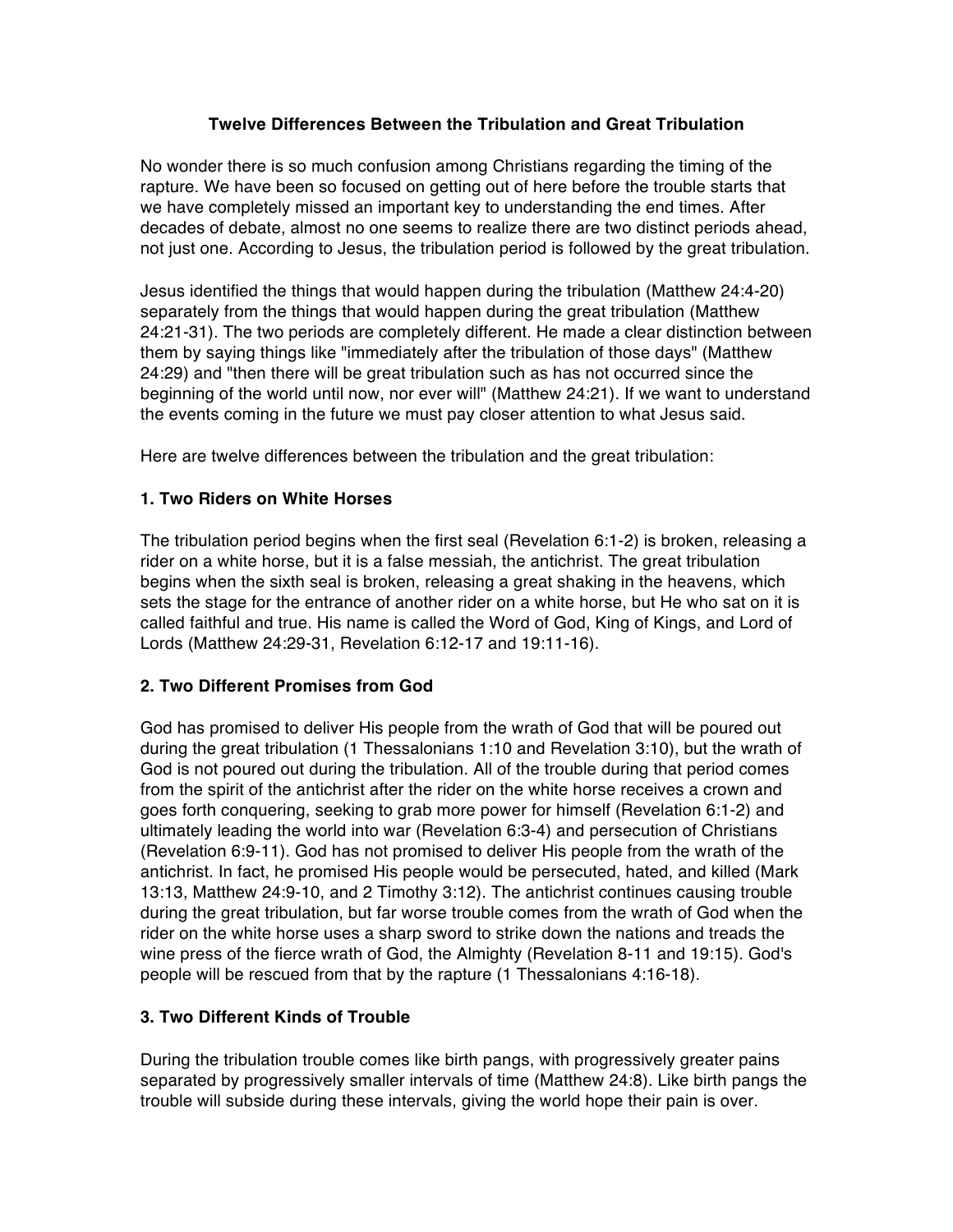During the great tribulation the trouble never stops, causing the world to blaspheme the name of God because of their pains and their sores. They gnaw their tongues because of pain (Revelation 16:8-9).

### **4. Two Different Vessels Proclaim the Good News**

During the tribulation, the primary vessel for proclaiming the good news of salvation through Jesus Christ is the same as it has been for the past two thousand years, the church, the worldwide body of believers. However, even after believers are rescued out of the earth and taken to heaven in the rapture, God will remain faithful until the end by providing another vessel to proclaim the good news to the lost. That is the mission of the 144,000 bond-servants of God who will be sealed with the seal of God on their foreheads (Revelation 7:2-8). 12,000 come from each of the twelve tribes of Israel. These bond-servants have kept themselves sexually pure. They follow the Lamb wherever He goes and no lie is found in their mouths. They are blameless before God (Revelation 14:4). The seal of God protects them from the wrath of God so they are not harmed. The only ones harmed will be those who do not have the seal of God on their foreheads (Revelation 8:4). In addition to the 144,000 an angel will preach the eternal gospel to those who live on the earth and to every nation and tribe and tongue (Revelation 14:6-7).

# **5. Two Different Locations for God's People**

During the tribulation believers are still on the earth enduring wars, famines, pestilences, earthquakes, persecution, and multitudes are murdered (Matthew 24:9, Revelation 6:1- 11), but during the great tribulation believers are rescued out of the earth and taken to heaven (Daniel 12:1-3, 1 Thessalonians 1:10, 1 Thessalonians 4:14-18, Revelation 3:10, Revelation 7:9-17).

# **6. Two Different Durations**

The tribulation period lasts much longer than the great tribulation period because the tribulation includes the rise of the antichrist (Revelation 6:1-2) plus his three and a half year reign (Daniel 7:21-25). The tribulation period begins when the antichrist receives his first crown then goes forth conquering to grab more power on his way to becoming ruler of the world. The Bible does not tell us the number of years between the time he receives his first crown and the time he begins his reign as ruler of the world, but this transition must occur before the final seven-year period begins. Terry Bennett claims the angel Gabriel visited him and showed him the rise of the antichrist will be completed during a 21-year period from 2008-2028. The angel told him by the end of that period, by 2028, "You will see 666." If that is true then the tribulation period would include the 21 year rise of the antichrist plus at least another three and a half years in which the antichrist rules the world (Daniel 7:21-25). Those three and a half years would be during the first half of the final seven-year period. The final seven-year period begins when the antichrist makes a covenant with the many (Daniel 9:27). The great tribulation is completed during the second half of the final seven-year period, during the final three and a half years. So the tribulation period is much longer than the great tribulation.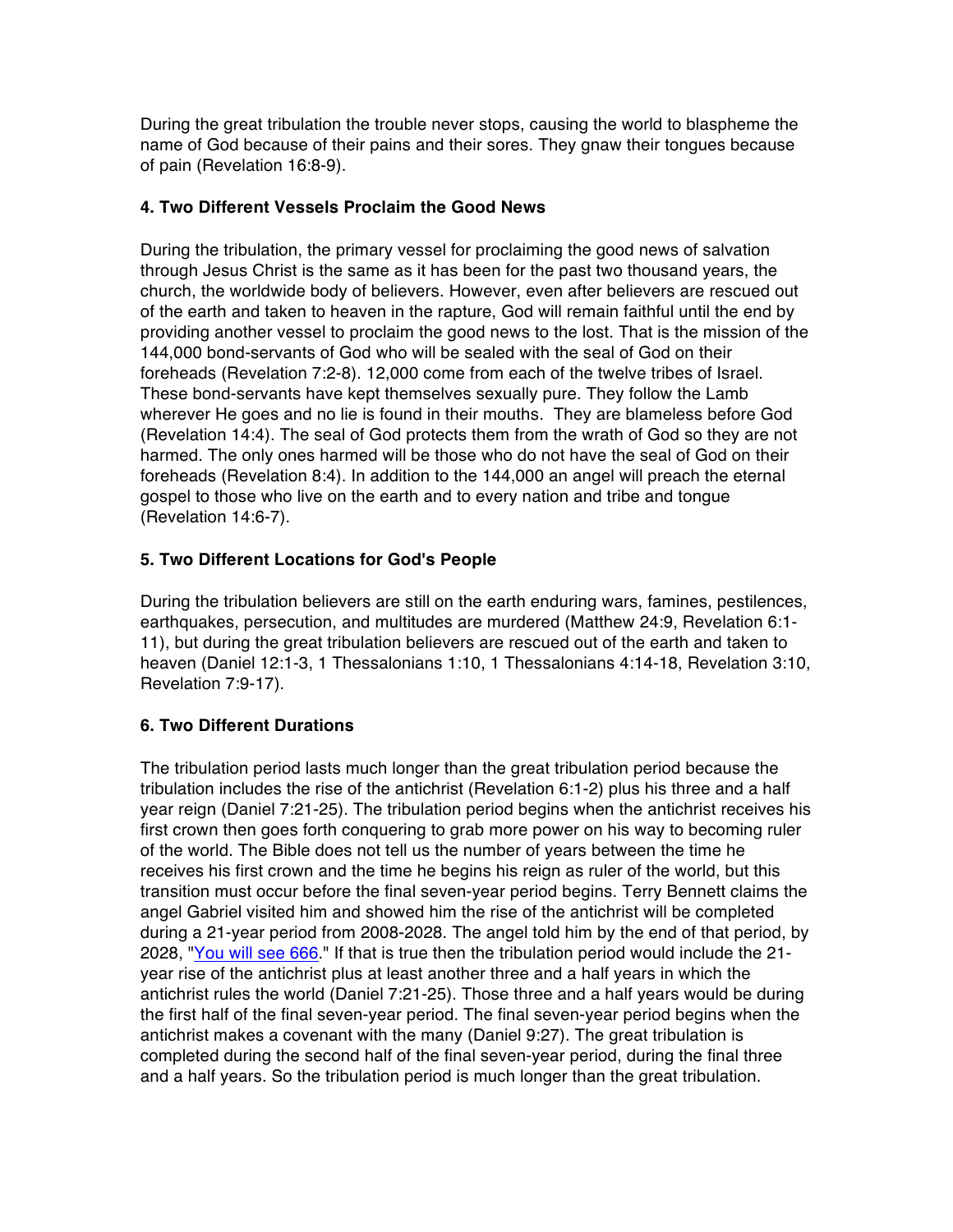## **7. Two Different Identities for the Antichrist**

The true identity of the antichrist is hidden during the tribulation, but revealed during the great tribulation. During the tribulation the world is blinded from seeing the true identity of the antichrist, but at the end of the tribulation his identity is revealed during the abomination of desolation (2 Thessalonians 2:3), which marks the beginning of the great tribulation (Matthew 24:21). Had they known his true identity they never would have followed him, but by then it will be too late for them. All who worshiped the beast and took his mark will drink of the wine of the wrath of God (Revelation 14:9-10).

## **8. The World Worships the Beast, but Mourns and Hides from the Lord**

In the tribulation all who dwell on the earth will worship the beast, everyone whose name has not been written from the foundation of the world in the book of life of the Lamb who has been slain (Revelation 13:8). They will willingly follow this false messiah to their destruction. In the great tribulation all the tribes of the earth will mourn when they will see the Son of Man coming on the clouds of the sky with power and great glory (Matthew 24:30) because they know they are doomed. They will hide themselves in caves and among the rocks of the mountains and will say to the mountains and to the rocks, "Fall on us and hide us from the presence of Him who sits on the throne, and from the wrath of the Lamb; for the great day of their wrath has come, and who is able to stand?" (Revelation 6:15-16)

### **9. The Antichrist Increases Then Decreases**

During the tribulation the antichrist continually increases in power. He prospers in whatever he does and performs his will with no one to stop him (Daniel 8:12). He rises from ruler of one nation to ruler of the world (Revelation 6:1-2, Revelation 13:16-17). During the great tribulation the antichrist continually decreases in power. He will be broken without a hand laid on him (Daniel 8:25). Complete destruction will be poured out on him (Daniel 9:27).

### **10. The Antichrist Destroys Then Gets Destroyed**

During the tribulation the antichrist will destroy mighty men and holy people. He will destroy many while they are at ease (Daniel 8:24-25). During the great tribulation the antichrist goes to destruction (Revelation 17:11). The Lord will destroy him along with all those who destroy the earth (Revelation 11:18).

# **11. God's People Are Worn Down Then Given Dominion**

During the tribulation the antichrist will wear down the saints of the Highest One. They will be given into his hand for three and a half years (Daniel 7:25). But during the great tribulation his dominion will be taken away, annihilated, and destroyed forever. Then the sovereignty, the dominion and the greatness of all the kingdoms under the whole heaven will be given to the people of the saints of the Highest One; His kingdom will be an everlasting kingdom, and all the dominions will serve and obey Him (Daniel 7:26-27).